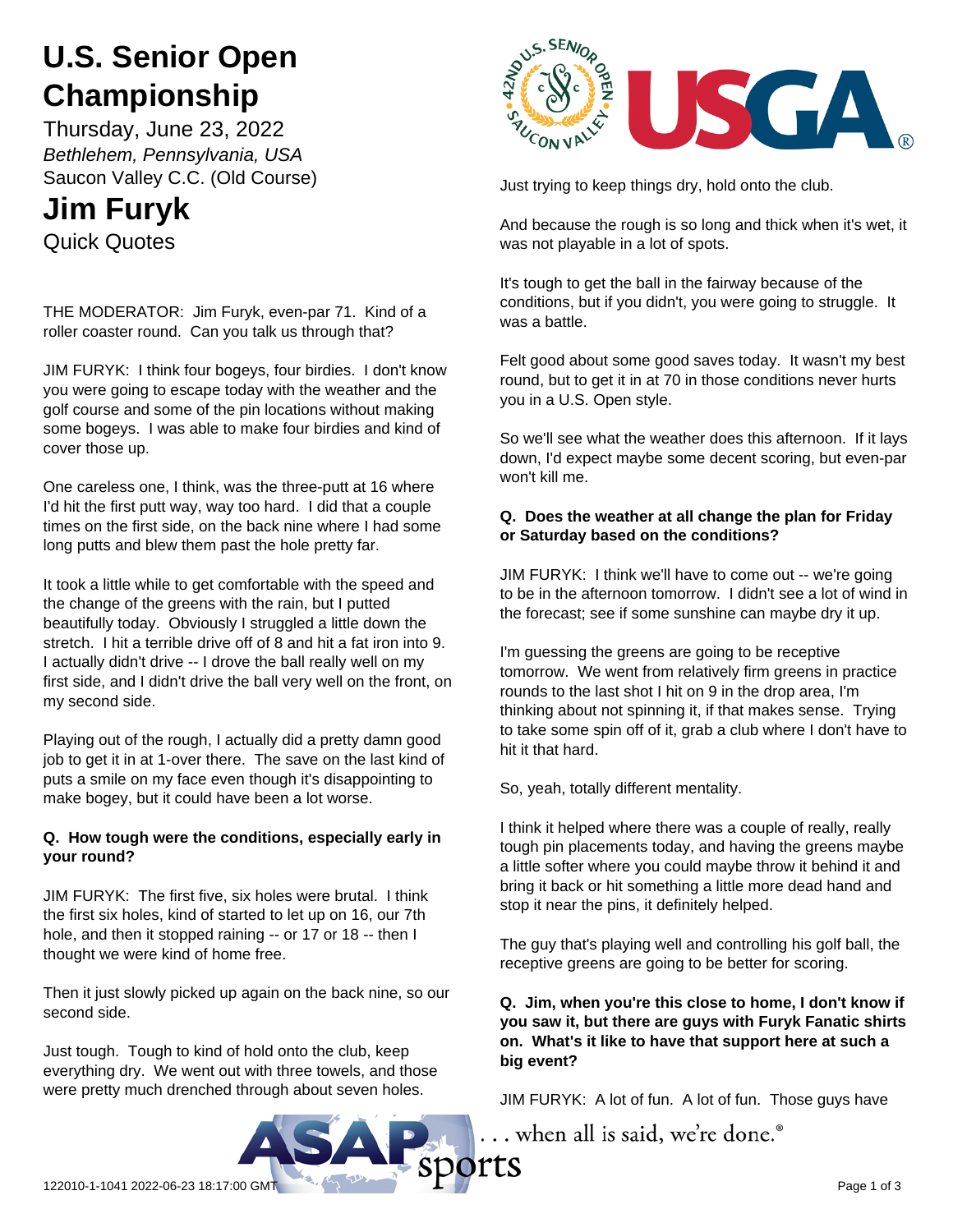traveled to events around the PGA TOUR in the past. Always in the Powder Blue and a lot of fun.

Coming back to this event as defending champion and also being in my home state, in kind of eastern PA, not far from where I grew up, as you said, is really kind of a cool feeling.

I feel bad that this area has kind of anticipated this event probably for a couple years now, and then the first day we get, it's pouring down rain.

I couldn't hear a lot of claps there because everyone was holding on to their umbrella, right? I heard some cheers, and I expect with -- actually, I thought the crowd was really quite good considering the weather. I was really impressed with the turnout.

You figure out through the rest of the week with the weather getting better it should be great.

#### **Q. What does Manheim mean to you, just that hometown of Philly people who grew up there, it's so special to them?**

JIM FURYK: Yeah, I feel like it was a great place to grow up, great memories. For me, it's usually, when you think of places, I don't get attached to houses or cars or structures, it's the people.

Just I realize it's not middle America, kind of good wholesome middle America, good folks. I still have a lot of great friends that I keep in touch with from Lancaster. I kind of sought some warmer weather, we'll say, and I love where I live now, but I'll always be from Lancaster.

### **Q. Jim, on 8 it was that like U.S. Open thing from the '70s where you drive it in the rough and you have to wedge it out. How many times did you have to do that? Also, what did you hit on 18?**

JIM FURYK: It was a 4-iron. It was a 4- or 5-iron. I hit 4-iron trying to hit it smooth and quick and hit it real fat. I knew when I hit it I wasn't covering that creek. Then tried to change my mind thinking how could I get out of there with a bogey?

#### **Q. The wedge in and out.**

JIM FURYK: I had to wedge out probably -- I got lucky on 2 and 5, where I could kind of chop the wood out and get it up -- I really knew I wasn't going to get it on the green, but I could get it up near the green.

On 15 I hit one literally that far in the rough. It wasn't that

far in the rough, and I moved it maybe 30 yards on the second shot, on the little short hole.

So I had to hit my third shot with a wedge up there instead of my second. I probably laid up like that -- I did it on 8, did it on 15, got some good opportunities at 2 and 5.

Back side -- I missed one other fairway. Where was it? Oh, I missed 18 but I hit in the fairway bunker so I was okay and I could knock it on the green from there.

Fairway bunker is way better than the rough right now, especially in the rain.

#### **Q. Last week compared to this week, a little bit shorter irons going into it, not much, not much. The difference, did it help you prepare as you're playing this course, to go at it last week to come to this week? What are the advantages, I guess, that you bring into this week?**

JIM FURYK: You see difficult conditions, heavy rough. Everyone talked about the severity of the greens at Brookline, and I kind of forgot about that from '99. I didn't remember how severe they were. These greens aren't giving up anything to Brookline as far as severity, and they may be even more severe, to be honest with you.

It's really the distance and the clubs that I'm hitting into the greens. It's the significance.

One thing about Brookline is they had five holes that were close to 500 yards long. We'll say 485 to 510 in par-4s, but the shorter or the mid-length, we'll call the 420s, you couldn't hit driver. A lot of times you couldn't even hit 3-wood, so you were laying it back 240 and leaving yourself 180.

Here you can hit more drives. You can get the ball out there a little bit farther, and when you get a 424 on a 30-yard hole, you can attack a little bit from 150 rather than from 180, 190.

I think in one sense these are the third and fourth events of four in a row, so I was a little nervous about playing that much and being tired when I got here, but I kind of knew that was coming.

I tried to manage it along the last four weeks, and I wanted to play, I wanted to get my game in shape as well. But playing the U.S. Open last week and kind of testing myself and playing a good round, I mean, I needed to play really well on Friday and shot 70 and felt like I was going to make the cut.

... when all is said, we're done.®